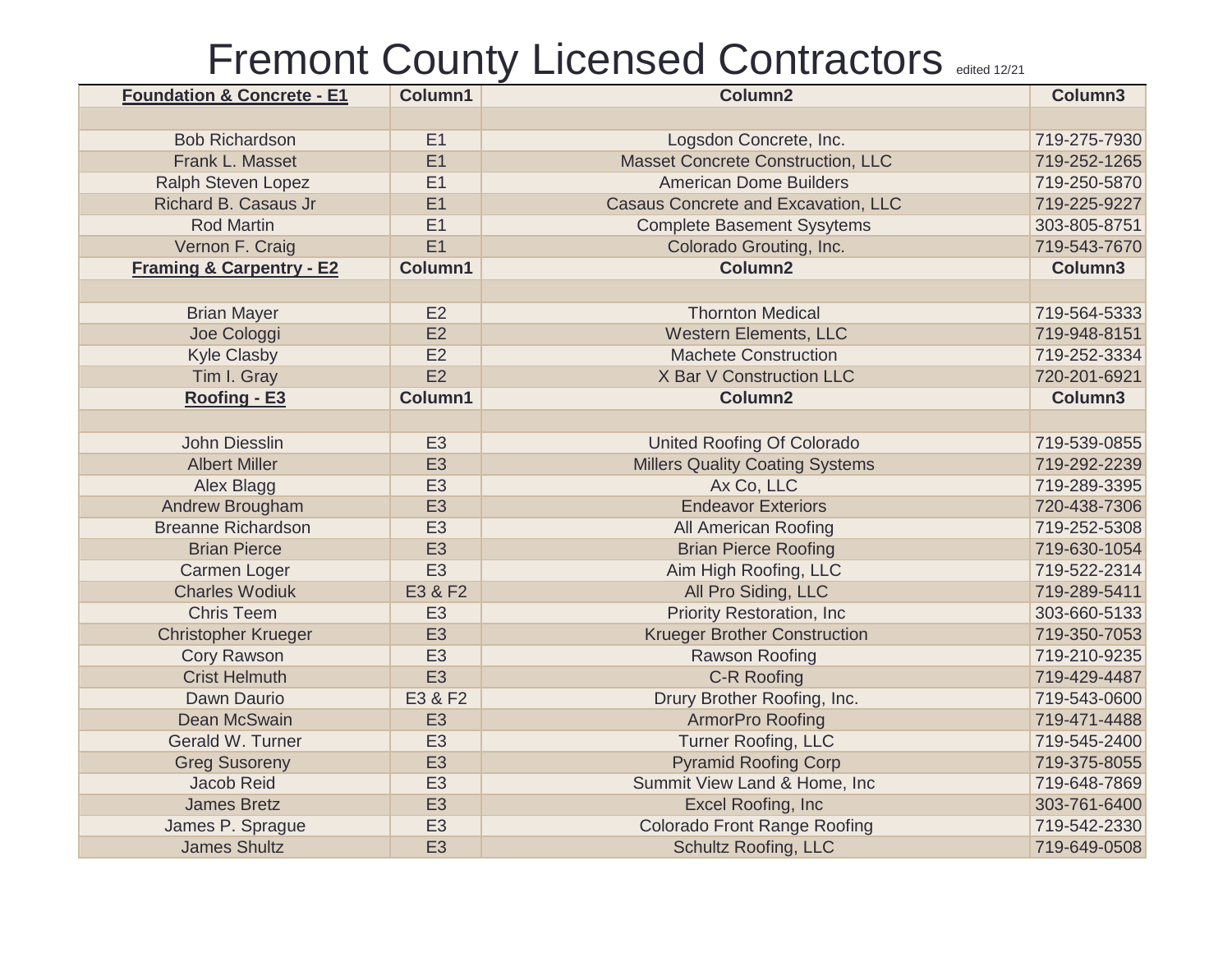| Jamie Wilson           | E <sub>3</sub> | <b>Reliable Roofing Systems</b>            | 719-576-6300 |
|------------------------|----------------|--------------------------------------------|--------------|
| Jamie Wilson           | E <sub>3</sub> | <b>Reliable Roofing Systems</b>            | 719-576-6300 |
| <b>Jason Gillis</b>    | E <sub>3</sub> | d-7 Roofing, LLC.                          | 303-758-7663 |
| <b>Jed Sybrowsky</b>   | E <sub>3</sub> | Dynamic Roofing Holding, LLC               | 303-794-4919 |
| John Kelly             | E <sub>3</sub> | <b>Priority Roofing of Denver</b>          | 720-481-0531 |
| John Vendetti          | E <sub>3</sub> | Vendetti's Roofing, LLC                    | 719-431-9120 |
| <b>Jose Cortez</b>     | E <sub>3</sub> | <b>Cortez Roofing, LLC</b>                 | 719-557-1604 |
| Jose Rodriguez         | E <sub>3</sub> | <b>Red Canyon Roofing</b>                  | 720-998-7766 |
| <b>Kyriakos Melas</b>  | E <sub>3</sub> | <b>Black N White Exteriors, LLC</b>        | 719-499-6967 |
| <b>Llana Tolbert</b>   | E <sub>3</sub> | Lianro Metal Roofs, Inc                    | 719-481-8026 |
| <b>Luke Bond</b>       | E <sub>3</sub> | J. Turner Roofing & Custom Finishes        | 719-545-4223 |
| <b>Mark Dewey</b>      | E <sub>3</sub> | Red Canon Roofing, LLC                     | 719-289-1073 |
| <b>Mark Kuhrt</b>      | E <sub>3</sub> | <b>Veterans Construction Srevices, Inc</b> | 719-299-1346 |
| <b>Mark Scheffe</b>    | E <sub>3</sub> | Scheffe Roofing, Inc.                      | 719-390-8736 |
| <b>Michael Dye</b>     | E <sub>3</sub> | <b>Apex Roofing</b>                        | 303-691-5035 |
| <b>Michael Moore</b>   | E <sub>3</sub> | Divine Roofing, Inc.                       | 719-465-1835 |
| <b>Michael Sauve</b>   | E <sub>3</sub> | <b>Sauve Construction</b>                  | 720-475-1114 |
| <b>Mike Stiles</b>     | E <sub>3</sub> | <b>Shake Handlers Roofing</b>              | 719-547-3495 |
| <b>Mike Texer</b>      | E <sub>3</sub> | <b>MD Roofing</b>                          | 719-800-7663 |
| <b>Nick Dorotick</b>   | E <sub>3</sub> | <b>Blue Sky Solar &amp; Roofing</b>        | 844-446-2583 |
| Pete Saucedo           | E <sub>3</sub> | Pro Roofing Construction, LLC              | 719-686-3981 |
| <b>Rachelle Starr</b>  | E <sub>3</sub> | <b>Trinity Commerical Roofing</b>          | 720-648-7663 |
| <b>Richard Whitney</b> | E <sub>3</sub> | <b>Richard Whitney Roofing, LLC</b>        | 719-821-2431 |
| <b>Robert Burger</b>   | E <sub>3</sub> | <b>Simon Bros Roofing</b>                  | 303-902-5338 |
| <b>Robert Frates</b>   | E <sub>3</sub> | FNC Services dba 719-Roofing & Exteriors   | 719-510-3990 |
| <b>Robert Paradiso</b> | E <sub>3</sub> | <b>Paradiso Exteriors</b>                  | 719-569-7681 |
| Robert Wade Johnson    | E <sub>3</sub> | <b>Truth Contracting, LLC</b>              | 720-328-5428 |
| <b>Roel Grimaldo</b>   | E <sub>3</sub> | <b>CRS Roofing Company</b>                 | 719-491-8698 |
| <b>Rolf Whitley</b>    | E <sub>3</sub> | Old World Roofing                          | 719-593-0357 |
| <b>Rory Huskin</b>     | E <sub>3</sub> | <b>Cornerstone Roofing &amp; Gutter</b>    | 719-276-0276 |
| Ryan Westmoreland      | E <sub>3</sub> | <b>Referral Roofing</b>                    | 720-624-1812 |
| <b>Todd Reynolds</b>   | E <sub>3</sub> | <b>Reynolds Roofing Systems</b>            | 719-368-7654 |
| <b>Tracy Bookman</b>   | E <sub>3</sub> | <b>Homestead Roofing</b>                   | 719-433-6991 |
| <b>Travis Schulze</b>  | E <sub>3</sub> | Roadrunner Enterprises, LLc                | 719-330-7783 |
| <b>Tyson Hinkle</b>    | E <sub>3</sub> | Fremont Roofing, LLC.                      | 719-671-6028 |
| <b>Vicky LaPlante</b>  | E <sub>3</sub> | <b>Eastern Slope Roofing</b>               | 719-459-6732 |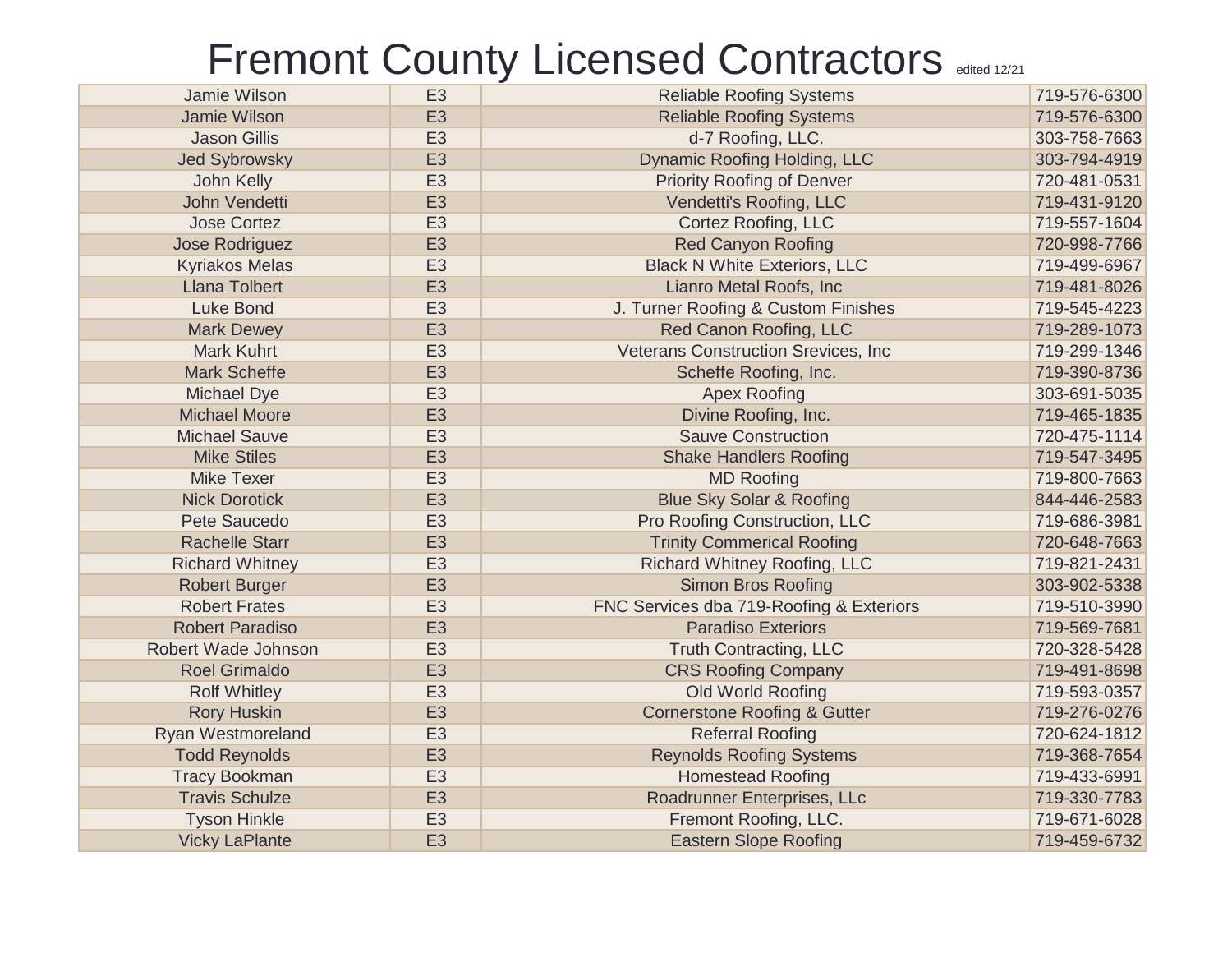| <b>Zach Cates</b>              | E <sub>3</sub> | Yeti Roofing, Inc                                | 719-530-3132 |
|--------------------------------|----------------|--------------------------------------------------|--------------|
|                                |                |                                                  |              |
| <b>Solar Installation - E4</b> | Column1        | Column2                                          | Column3      |
|                                |                |                                                  |              |
| Aaron Mandelkorn               | E <sub>4</sub> | <b>Renewable Energy Outfitters</b>               | 970-596-3744 |
| <b>Adam Derfler</b>            | E4             | <b>Total Solar Solutions, LLC</b>                | 801-823-1718 |
| <b>Adrian Buck</b>             | E <sub>4</sub> | Freedom Solar, LLC                               | 570-687-6806 |
| <b>Brian Krouskop</b>          | E4             | <b>Pure Energy Solar</b>                         | 719-313-9792 |
| <b>Glenn Rudolph</b>           | E <sub>4</sub> | First Light Solar, LLC                           | 719-362-6416 |
| Jacob Ball                     | E <sub>4</sub> | Big Dog Renewable, LLC                           | 719-423-4900 |
| James Brown                    | E <sub>4</sub> | <b>Steel City Solar</b>                          | 719-569-5166 |
| Jeremy Rodriguez               | E <sub>4</sub> | All Solar Inc.                                   | 719-372-3808 |
| <b>Justin Bailey</b>           | E <sub>4</sub> | Skyline Solar, LLC                               | 855-475-9765 |
| Lee Hatley                     | E4             | Freedom Solar, LLC                               | 951-319-4975 |
| Lotus                          | E <sub>4</sub> | Rocky Mtn. Solar & Wind, Inc.                    | 719-330-3699 |
| <b>Matt Vineyard</b>           | E <sub>4</sub> | <b>Vinyard Electric, LLC</b>                     | 719-371-5066 |
| <b>Matthew Callen</b>          | E <sub>4</sub> | Sunlight Solar Energy, LLC                       | 719-663-0300 |
| <b>Matthew Raichart</b>        | E <sub>4</sub> | <b>Photon Brothers</b>                           | 719-207-3094 |
| <b>Onesimo Guerra IV</b>       | E <sub>4</sub> | Rise Power, LLC                                  | 208-316-0748 |
| Philip Brodhagen               | E <sub>4</sub> | El Paso Green Energies, LLC dba Peak View Solar  | 719-387-7232 |
| <b>Preston Barlow</b>          | E <sub>4</sub> | <b>TELT Ventures LLC dba 1 Solar</b>             | 801-683-8168 |
| Ray Trujillo                   | E4             | Ax Co, LLC                                       | 719-289-3395 |
| <b>Robert Bennett</b>          | E <sub>4</sub> | <b>RESI Corp dba Alternative Power Solutions</b> | 719-499-6340 |
| <b>Shannon Dee Whittaker</b>   | E <sub>4</sub> | Advantage Solar LLC DBA Solarise Solar           | 719-315-3034 |
| <b>Thomas Porter</b>           | E <sub>4</sub> | <b>Titan Solar Power Company</b>                 | 480-226-6769 |
| <b>Tim Klco</b>                | E <sub>4</sub> | <b>Peak Solar Designs</b>                        | 719-429-4347 |

| Siding & Ext. Trim - F2    | Column1                         | Column <sub>2</sub>                  | Column <sub>3</sub> |
|----------------------------|---------------------------------|--------------------------------------|---------------------|
|                            |                                 |                                      |                     |
| <b>Christopher Krueger</b> | F <sub>2</sub>                  | <b>Krueger Brother Construction</b>  | 719-960-2288        |
| <b>Charlie Wilson</b>      | F <sub>2</sub>                  | Wilson Home Improvement              | 719-372-3927        |
| <b>Chris Lehmkuhl</b>      | F <sub>2</sub>                  | Window World of Southern Colorado    | 719-227-0189        |
| Dawn Daurio                | F <sub>2</sub> & E <sub>3</sub> | Drury Brother Roofing, Inc.          | 719-543-0600        |
| <b>Tim Reed</b>            | F2                              | <b>Tim Reed &amp; Sons Exteriors</b> | 719-269-3613        |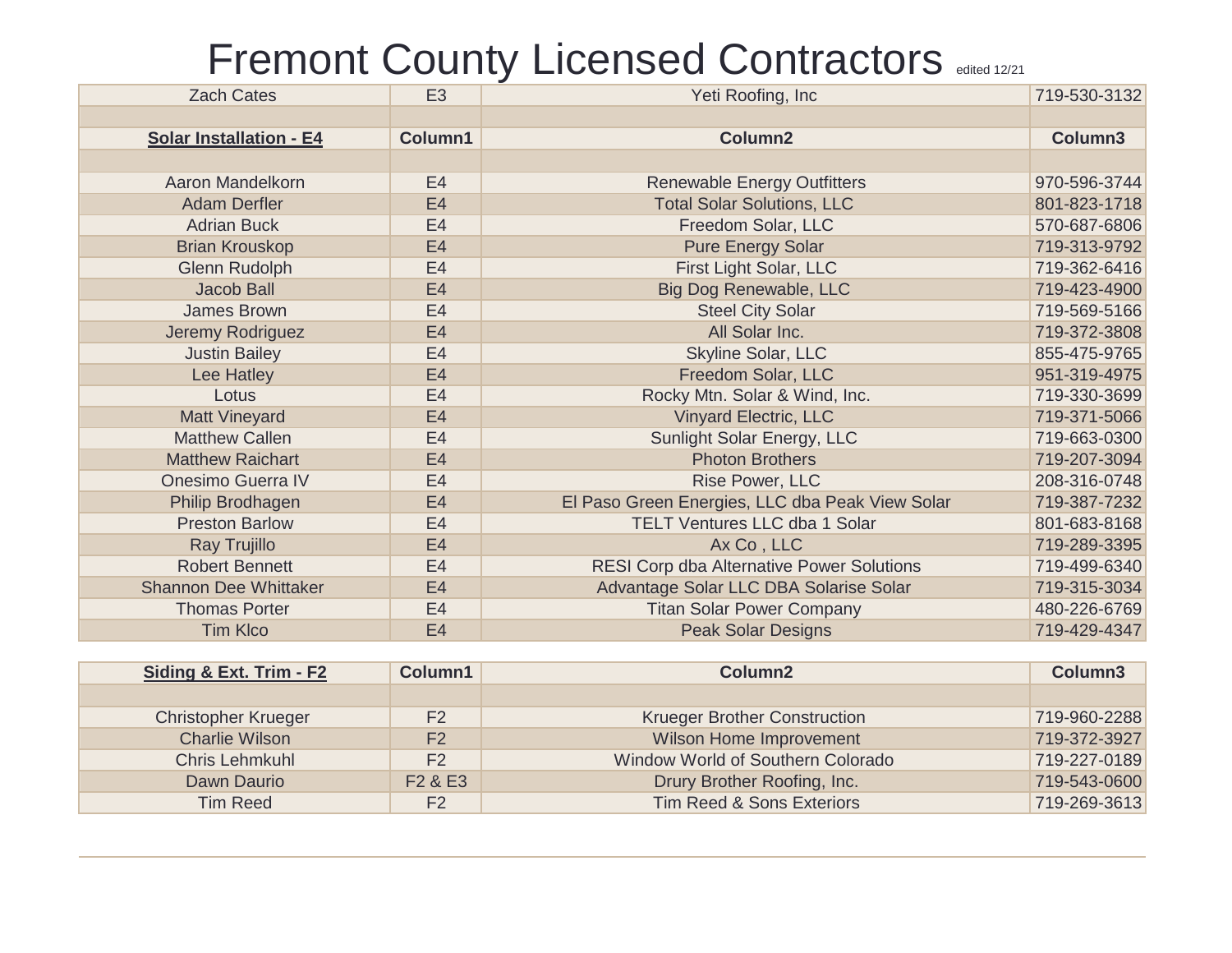| <b>Stucco &amp; Plastering - F3</b> | Column1        | Column <sub>2</sub>              | Column <sub>3</sub> |
|-------------------------------------|----------------|----------------------------------|---------------------|
|                                     |                |                                  |                     |
| Al Hastings                         | F <sub>3</sub> | A-1 Lath & Stucco                | 719-240-9872        |
| <b>Albert Tafoya</b>                | F3             | <b>Tafoya Stucco</b>             | 719-821-1851        |
| <b>Antonio Flores</b>               | F <sub>3</sub> | Antonio Stucco                   | 719-289-5031        |
| <b>Louie Perez</b>                  | F <sub>3</sub> | <b>Mud Monster Coatings, LLC</b> | 719-242-1601        |

| <b>Insulation - F4</b> | Column1        | Column <sub>2</sub> | Column <sub>3</sub> |
|------------------------|----------------|---------------------|---------------------|
|                        |                |                     |                     |
| <b>Eric Pultz</b>      | F4             | Spray Worx, LLC     | 719-688-1643        |
| Drywall - F5           | Column1        | <b>Column2</b>      | Column <sub>3</sub> |
|                        |                |                     |                     |
| Jerry D. Orton         | F <sub>5</sub> | C.N.O. Drywall      | 719-371-0247        |

| <b>Commercial &amp; Residential</b> | Column1          | Column <sub>2</sub>                               | Column3      |
|-------------------------------------|------------------|---------------------------------------------------|--------------|
|                                     |                  |                                                   |              |
| <b>Aaron Frank</b>                  | <b>General A</b> | <b>Bob McGrath Construction, LLC</b>              | 719-227-7427 |
| Abe Slabaugh                        | <b>General A</b> | <b>AM Contracting</b>                             | 719-371-0838 |
| <b>Adam Croft</b>                   | <b>General A</b> | C & S Construction, LLC                           | 719-269-9297 |
| <b>Brad Griebennow</b>              | <b>General A</b> | Gi2C Holdings DBA Storm Guard Of Colorado Springs | 719-985-2110 |
| <b>Brandon Falk</b>                 | <b>General A</b> | J & B Construction                                | 719-214-2383 |
| Craig Addington                     | <b>General A</b> | <b>Craig Addington Construction</b>               | 719-275-7480 |
| Dave Harland                        | <b>General A</b> | <b>Steel Structures America, DNC</b>              | 208-777-7290 |
| David Knuth                         | <b>General A</b> | Gem Homes, Inc.                                   | 719-547-0447 |
| David Mata                          | <b>General A</b> | <b>DLM Enterprises</b>                            | 719-429-2657 |
| <b>Dennis Johnstone</b>             | <b>General A</b> | Advantage Log Homes, Inc.                         | 719-687-0680 |
| Dennis Townsend Jr.                 | <b>General A</b> | <b>Neal Townsend</b>                              | 719-994-2598 |
| <b>Derek True</b>                   | <b>General A</b> | True North Construction Company, LLC              | 719-246-0652 |
| <b>Drew Bisping</b>                 | <b>General A</b> | BluSky Restoration Contractors, LLC.              | 303-789-4258 |
| <b>Edward E Whitson</b>             | <b>General A</b> | Peak 2 Peak Construction, LLC                     | 719-453-7500 |
| Edward J. Janezich                  | <b>General A</b> | <b>Total Building Concepts, LLC.</b>              | 719-582-8323 |
| <b>Flynn Williams</b>               | <b>General A</b> | C.A.N. Construction                               | 719-251-0950 |
| <b>Gary Cornella</b>                | <b>General A</b> | <b>CB Builders INC</b>                            | 719-275-1788 |
| <b>Gary E Sparrow</b>               | <b>General A</b> | <b>Innovative Building Solutions, LLC</b>         | 719-210-6177 |
| <b>Gary White</b>                   | <b>General A</b> | <b>B &amp; G Construction LLC</b>                 | 719-784-7469 |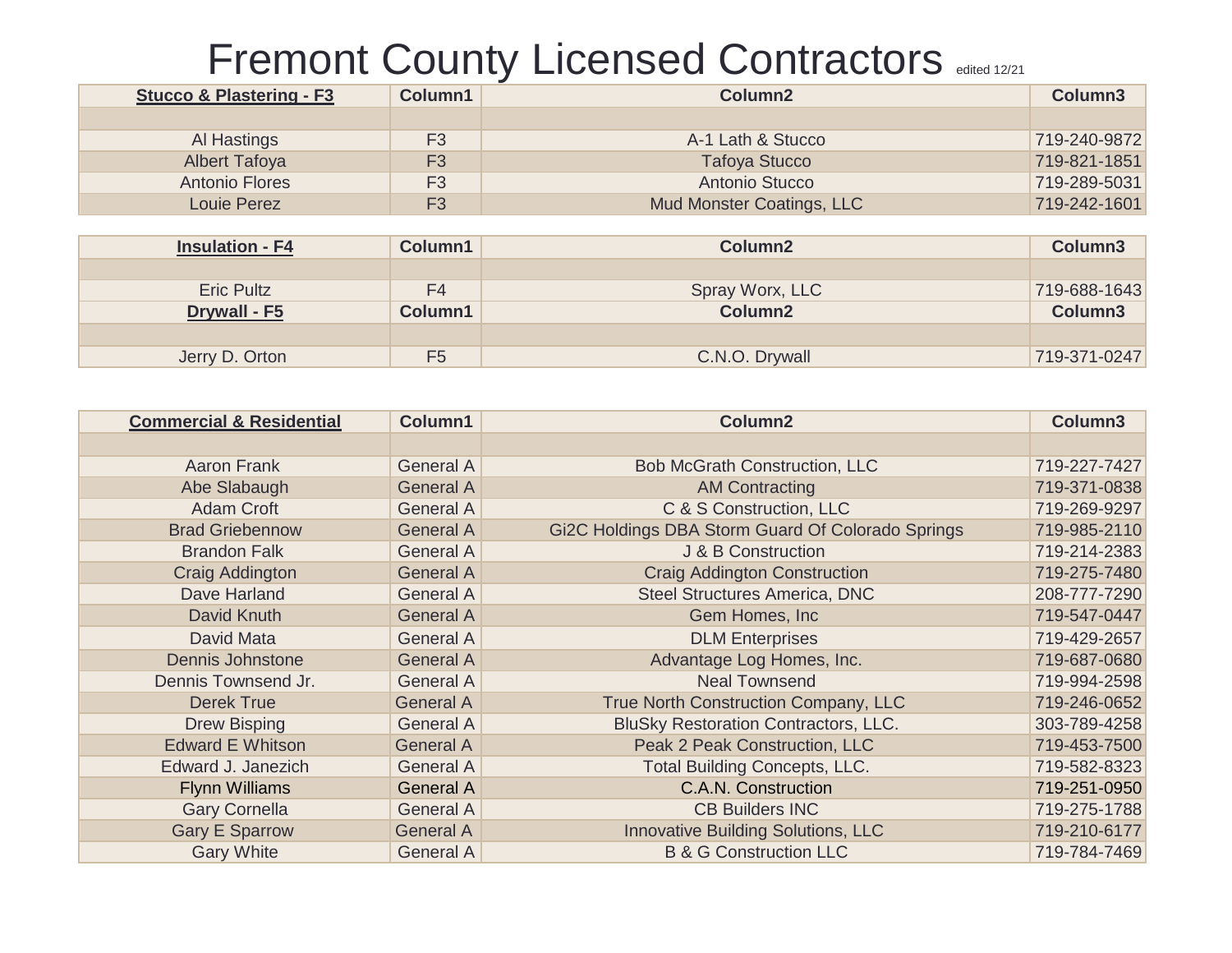| <b>George Matty</b>      | <b>General A</b> | Keystone Construction of the Rockies, Inc.      | 719-491-2199 |
|--------------------------|------------------|-------------------------------------------------|--------------|
| Grant H. Hall            | <b>General A</b> | Better By Design, LLC                           | 520-979-7745 |
| <b>James Wade Heck</b>   | <b>General A</b> | <b>Heck Building Company</b>                    | 719-285-7155 |
| <b>Jared Herzing</b>     | <b>General A</b> | Herzing, LLC                                    | 719-371-3897 |
| <b>Jared Jenkins</b>     | <b>General A</b> | Jenkins Services, Inc. dba Jenkins Restorations | 703-450-6580 |
| Jeffrey A. Smith         | <b>General A</b> | Smith-Woodland, Inc                             | 719-338-0300 |
| <b>Jeffrey Stanfill</b>  | <b>General A</b> | Mountain Spaces, LLC                            | 719-371-7507 |
| Joe McGrail              | <b>General A</b> | <b>JM McGrail Construction, LLC</b>             | 719-429-0198 |
| <b>Joel Dudley</b>       | <b>General A</b> | L & J Roofing & Contracting, LLC                | 719-429-6260 |
| John Frey                | <b>General A</b> | Frey Builders, LLC                              | 719-458-9065 |
| <b>John Moser</b>        | <b>General A</b> | Adobe Construction, Inc.                        | 719-251-7204 |
| John R. McDonald         | <b>General A</b> | <b>Cut Above Construction Design</b>            | 719-647-2034 |
| Joshua J. Green          | <b>General A</b> | <b>Ed Green Construction</b>                    | 719-475-0922 |
| <b>Karl Lemmenes</b>     | <b>General A</b> | <b>Cleary Building Corp.</b>                    | 608-845-9700 |
| <b>Kyler Klein</b>       | <b>General A</b> | <b>Art C Klein Construction</b>                 | 719-499-1985 |
| Mark J Mcaninch          | <b>General A</b> | M.J.M. Construction                             | 719-214-0991 |
| <b>Mark Maloney</b>      | <b>General A</b> | <b>Westcliffe Builders</b>                      | 719-783-9640 |
| Mark Sliwinski           | <b>General A</b> | <b>Blackmouth Builders</b>                      | 719-213-3527 |
| Michael J. Madone        | <b>General A</b> | Mountain Masonry, LLC.                          | 719-275-5589 |
| Orva Yoder               | <b>General A</b> | <b>Rocky View Construction</b>                  | 719-429-2657 |
| Peter & Brad Hanenberg   | <b>General A</b> | <b>Hanenberg Builders</b>                       | 719-275-4272 |
| Ray M. Nunn              | <b>General A</b> | Nunn Construction, Inc.                         | 719-599-7710 |
| <b>Richard Dean Toth</b> | <b>General A</b> | <b>Executive Development, LLC</b>               | 719-440-1985 |
| <b>Richard W. Owens</b>  | <b>General A</b> | <b>Owens Construction Company</b>               | 719-269-2472 |
| Robert A. Leck           | <b>General A</b> | <b>Leck Construction, INC</b>                   | 719-275-3984 |
| Ron Hatch                | <b>General A</b> | Home Depot USA, Inc                             | 770-433-8211 |
| Rudi Hofmann             | <b>General A</b> | <b>Hofmann Construction, LLC</b>                | 719-269-7740 |
| <b>Seth Watson</b>       | <b>General A</b> | Watson Building Company, LLC                    | 719-275-1415 |
| <b>Stephen Bryant</b>    | <b>General A</b> | <b>Bryant Construction Services</b>             | 719-661-0424 |
| <b>Tom Saurey</b>        | <b>General A</b> | Tuff Shed, Inc.                                 | 303-753-8833 |
| <b>Vncent Colarelli</b>  | <b>General A</b> | <b>Colarelli Construction</b>                   | 719-475-7994 |
| <b>William Adams</b>     | <b>General A</b> | Morton Buildings, Inc.                          | 309-263-7474 |
| <b>William Poe</b>       | <b>General A</b> | The Restoration Specialist LLC                  | 719-429-0391 |
|                          |                  |                                                 |              |
|                          |                  |                                                 |              |
|                          |                  |                                                 |              |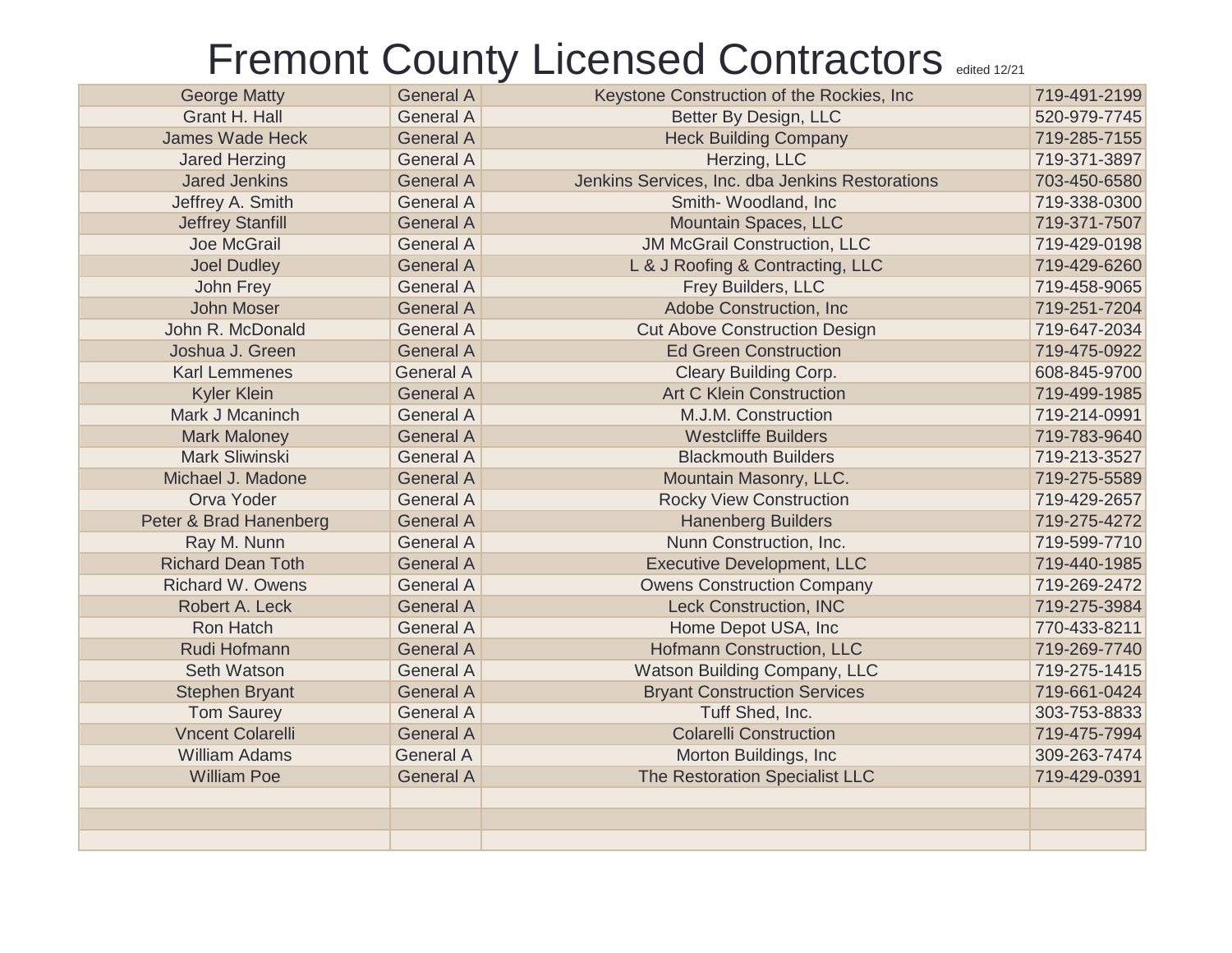| <b>Commercial &amp; Multi-Family</b> |                     |                                                 |              |
|--------------------------------------|---------------------|-------------------------------------------------|--------------|
|                                      |                     |                                                 |              |
| Column1                              | Column <sub>2</sub> | Column3                                         | Column4      |
| <b>Caitlin Miller</b>                | <b>General B</b>    | <b>Foundation Professionals of Colorado</b>     | 719-464-8060 |
| <b>Eric Farrington</b>               | <b>General B</b>    | Farrington Construction Management, LLC         | 720-586-8147 |
| <b>Jared Whiteman</b>                | <b>General B</b>    | <b>Fortified Solutions</b>                      | 719-330-6681 |
| Jonathan Sargent                     | <b>General B</b>    | Deep Works Timberworks, LLC                     | 970-795-2786 |
| <b>Matthew Seiler</b>                | <b>General B</b>    | <b>Renewal By Andersen</b>                      | 303-945-1519 |
| <b>Robert Lewis</b>                  | <b>General B</b>    | Elkridge Homes, LLC                             | 303-419-3790 |
| Rodney McLean                        | <b>General B</b>    | <b>Hudspeth &amp; Associates</b>                | 303-261-5391 |
|                                      |                     |                                                 |              |
| <b>Residential 1 &amp; 2 Family</b>  | Column1             | Column <sub>2</sub>                             | Column3      |
|                                      |                     |                                                 |              |
| <b>Andy Lambright</b>                | <b>General C</b>    | <b>High Country Construction</b>                | 719-371-4643 |
| <b>Brad Warrington</b>               | <b>General C</b>    | <b>Indian Springs Carpentry</b>                 | 719-942-4863 |
| <b>Brandt Mingee</b>                 | <b>General C</b>    | <b>Champion Windows of Colo Spgs</b>            | 719-266-8000 |
| <b>Brendan Adams</b>                 | <b>General C</b>    | Pella Windows & Doors of Colorado               | 720-462-2722 |
| <b>Brian Bennett</b>                 | <b>General C</b>    | Mountainscapes Custom Environments, LLC         | 719-650-4619 |
| <b>Chase Lark</b>                    | <b>General C</b>    | <b>Independent Living Solutions</b>             | 303-463-8200 |
| <b>Chris Jenkins</b>                 | <b>General C</b>    | Jenkins Homes, Inc.                             | 719-275-6641 |
| <b>Chris Norydyke</b>                | <b>General C</b>    | <b>Construction Solutions of Colorado</b>       | 719-371-1395 |
| <b>Chris Vodopich</b>                | <b>General C</b>    | <b>Canon Classic Homes</b>                      | 719-429-6302 |
| Daryl Windland                       | <b>General C</b>    | <b>Westcliffe Construction, LLC</b>             | 719-371-5231 |
| <b>David Fisher</b>                  | <b>General C</b>    | The Shed Yard, Inc                              |              |
| David P. Jack                        | <b>General C</b>    | <b>Jack Builders, LLC</b>                       | 719-314-7142 |
| David Richardson                     | <b>General C</b>    | D & K Construction                              | 719-565-8468 |
| <b>Donald Fear</b>                   | <b>General C</b>    | K.W. Construction and Restoration               | 719-486-1615 |
| Douglas Brodhagen                    | <b>General C</b>    | El Paso Green Energies, LLC dba Peak View Solar | 719-387-7232 |
| <b>Dwayne Prins</b>                  | <b>General C</b>    | <b>Dwaynes's Mobile Home Service</b>            | 719-269-3225 |
| <b>Dwight Mulberry</b>               | <b>General C</b>    | <b>Craftsman Homes &amp; Interiors</b>          | 719-431-0001 |
| <b>Eddie Troyer</b>                  | <b>General C</b>    | <b>VWC Buildings, LLC</b>                       | 719-480-9262 |
| Guadaluppe Minjar                    | <b>General C</b>    | Minjares & Sons Construction                    | 580-748-0379 |
| <b>Harland Baker</b>                 | <b>General C</b>    | <b>Tranquility Homes, LLC</b>                   | 719-359-5657 |
| James Ahern                          | <b>General C</b>    | Eagle Carports, Inc                             | 800-579-8589 |
| <b>Jason Sutherland</b>              | <b>General C</b>    | <b>Judson Enterprises DBA K Designers</b>       | 303-231-0044 |
| Jeffrey A. Miller                    | <b>General C</b>    | <b>High Country Contractor, LLC</b>             | 719-429-6398 |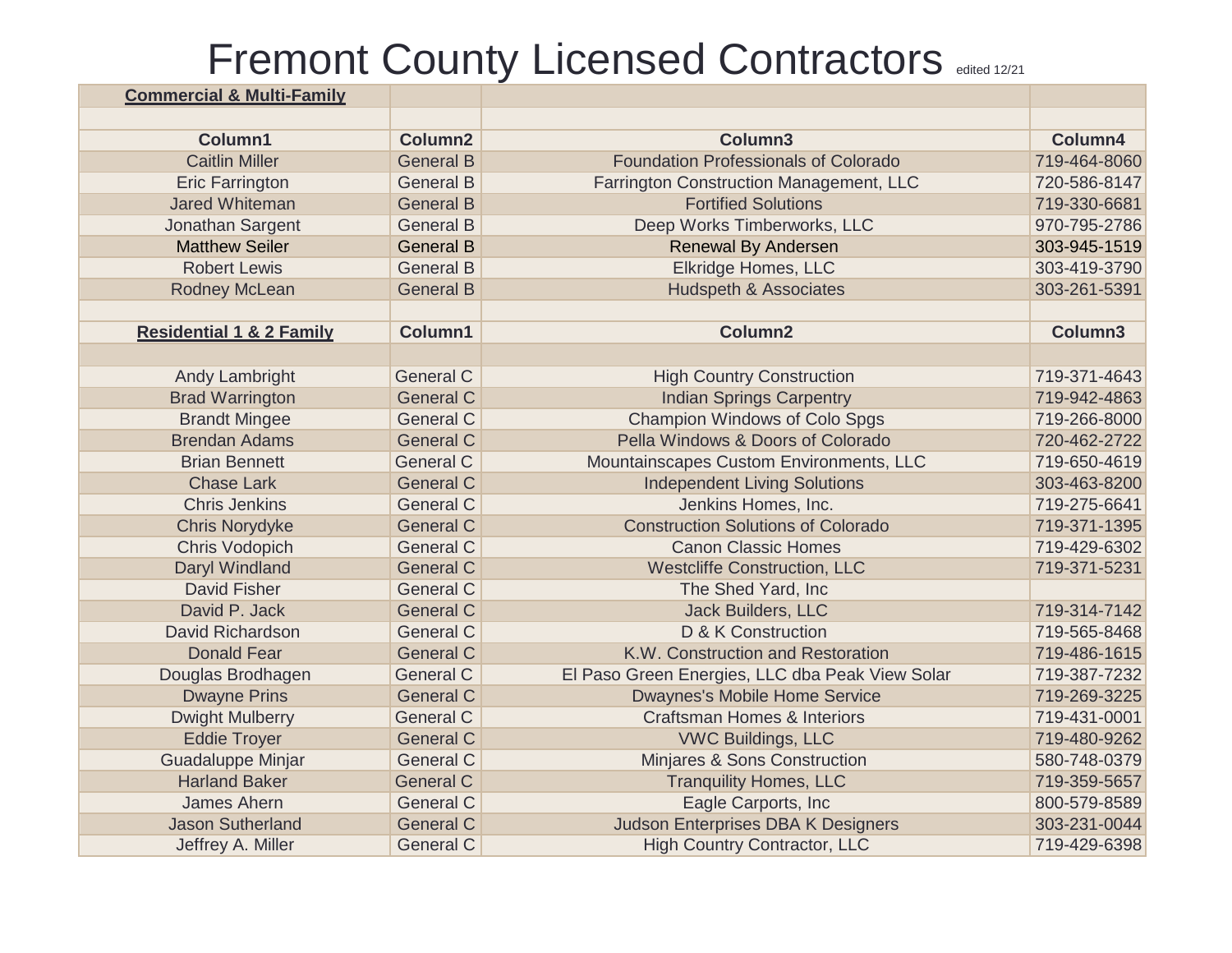| <b>Justin Hutton</b>         | <b>General C</b> | <b>JDH Construction</b>              | 719-371-4285 |
|------------------------------|------------------|--------------------------------------|--------------|
| Levi Wilson                  | <b>General C</b> | Red Hawk Construction, LLC           | 719-247-9529 |
| <b>Louis Mastin</b>          | <b>General C</b> | Seeger Homes, Inc.                   | 719-632-9085 |
| <b>Lynn Wetters</b>          | <b>General C</b> | Wetters Homes and Inspections        | 719-671-1386 |
| <b>Malcolm Harper</b>        | <b>General C</b> | Sangre De Cristo LLC                 | 719-930-5525 |
| <b>Mark Ezell</b>            | <b>General C</b> | <b>Mark Ezell Construction</b>       | 719-280-3050 |
| <b>Mark Gentry</b>           | <b>General C</b> | <b>Gentry Builders</b>               | 719-942-3972 |
| <b>Mark Jones</b>            | <b>General C</b> | Mark Jones Construction, LLC         | 719-784-6543 |
| <b>Matthew Hershberger</b>   | <b>General C</b> | <b>Hershberger Construction</b>      | 719-838-9935 |
| Matthew J. Micci             | <b>General C</b> | <b>Matt Micci Construction LLC</b>   | 719-429-8699 |
| <b>Matthew McCracken</b>     | <b>General C</b> | McCracken Professionals, Inc         | 719-491-6198 |
| <b>Michael Moore</b>         | <b>General C</b> | <b>Great Day Improvements, LLC</b>   | 720-556-3268 |
| Michael W. Cantrell          | <b>General C</b> | <b>Rustic Mountain Builders, LLC</b> | 719-433-1363 |
| <b>Mikhael Webb</b>          | <b>General C</b> | <b>Webb Construction LLC</b>         | 719-250-4777 |
| <b>Nathaniel Grabill</b>     | <b>General C</b> | Pioneer West Homes, LLC              | 719-547-9747 |
| <b>Nelson Hoover</b>         | <b>General C</b> | <b>Innovative Structures</b>         | 719-372-7433 |
| <b>Paul Sutton</b>           | <b>General C</b> | <b>Peak Structural</b>               | 719-260-7070 |
| <b>Ralph Spillers</b>        | <b>General C</b> | Skypine Builders, Inc                | 719-275-2590 |
| Richard E. Thompson          | <b>General C</b> | <b>DeLarue Building Company</b>      | 719-207-3998 |
| <b>Rick Weaver</b>           | <b>General C</b> | <b>Weaver Construction</b>           | 719-369-9845 |
| Robert Adamson               | <b>General C</b> | <b>Robert Adamson Construction</b>   | 719-372-3939 |
| <b>Robert Cowley</b>         | <b>General C</b> | Liscott Custom Homes, Ltd.           | 303-688-1724 |
| Robert J. Adams              | <b>General C</b> | <b>Sterling Home Const., LLC</b>     | 719-942-3278 |
| Ryan Kleven                  | <b>General C</b> | High Peaks Custom Homes, LLC.        | 719-248-6566 |
| <b>Ryder Becker</b>          | <b>General C</b> | Becker & Sons, LLC                   | 970-319-6448 |
| Seth Denlinger               | <b>General C</b> | Old Country Construction, LLC        | 719-458-4184 |
| <b>Stacy Johnson</b>         | <b>General C</b> | <b>DiRito Roofing and Claims</b>     | 605-210-7397 |
| <b>Stan Yoder</b>            | <b>General C</b> | Central Colorado Concrete, LLC       | 719-371-7840 |
| <b>Stephen M Holonitch</b>   | <b>General C</b> | <b>Redpoint Custom Construction</b>  | 303-488-9909 |
| <b>Stuart Short</b>          | <b>General C</b> | T & S Alpine Building Inc.           | 719-371-4600 |
| <b>Terrye Clear</b>          | <b>General C</b> | DCS Development & Const., LLC        | 719-429-9109 |
| <b>Timothy Scott Coulter</b> | <b>General C</b> | <b>Coulter Construction</b>          | 719-334-4971 |
| <b>Timothy Scursso</b>       | <b>General C</b> | Solarwise, LLC                       | 970-376-3495 |
| Tom C Bailey                 | <b>General C</b> | Tom C Bailey Construction, LLC       | 719-429-3978 |
| <b>Tom Camporini</b>         | <b>General C</b> | High West Siding and Windows, INC    | 719-522-0561 |
| <b>Trinity Huffman</b>       | <b>General C</b> | <b>Oakley Construction, LTD</b>      | 719-276-4163 |